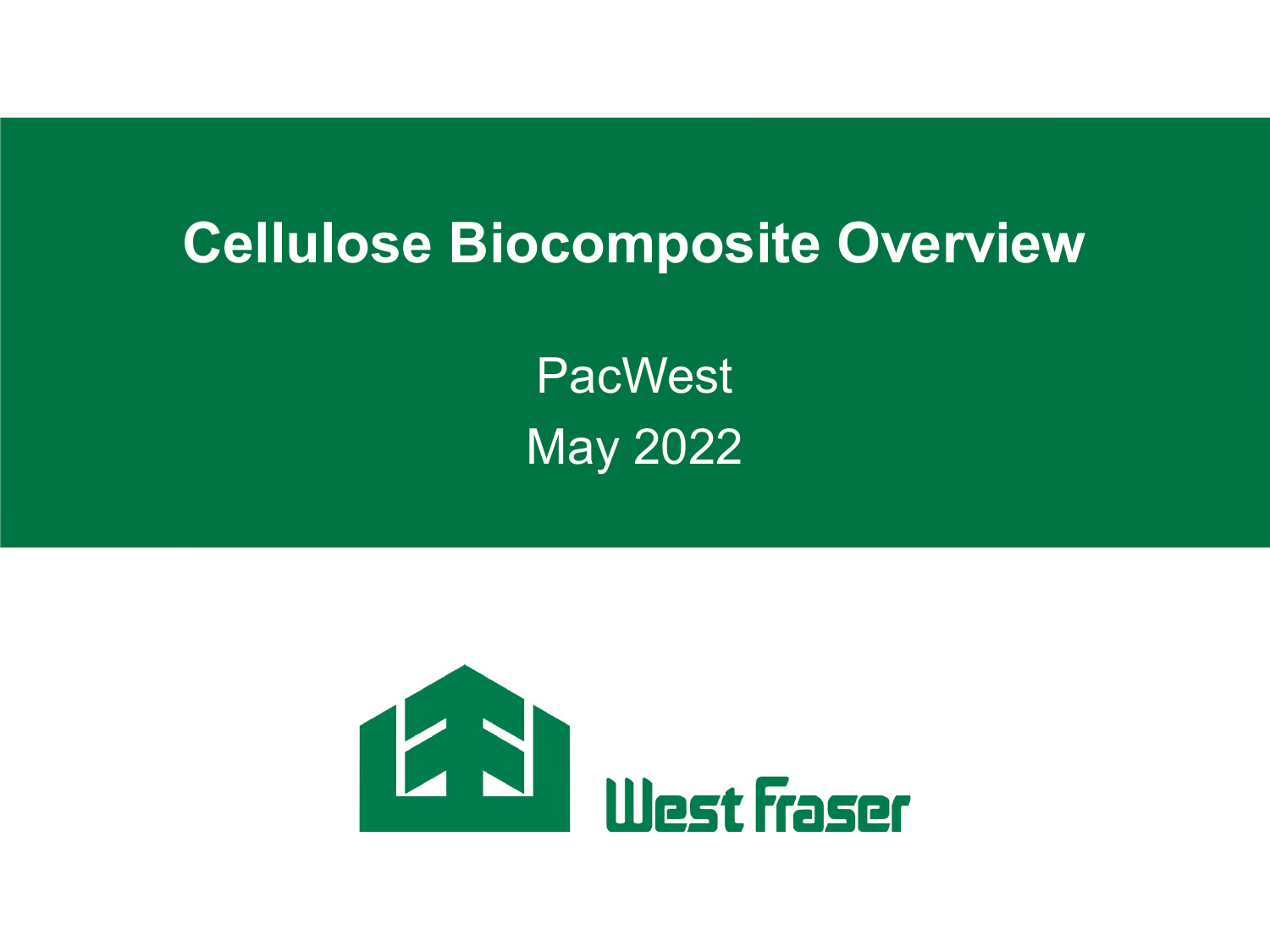# **About West Fraser**

**An integrated solid forest products company primarily focused on wood products.**

- Founded in 1955 in Quesnel, BC.
- Core business is producing lumber, engineered wood products (OSB, laminated veneer lumber (LVL), MDF, plywood), pulp and newsprint, biomass residuals and renewable energy.
- 10,000+ employees in 63 operations in Western Canada, across the Southern United States, EU and UK.
- North America's largest lumber producer.



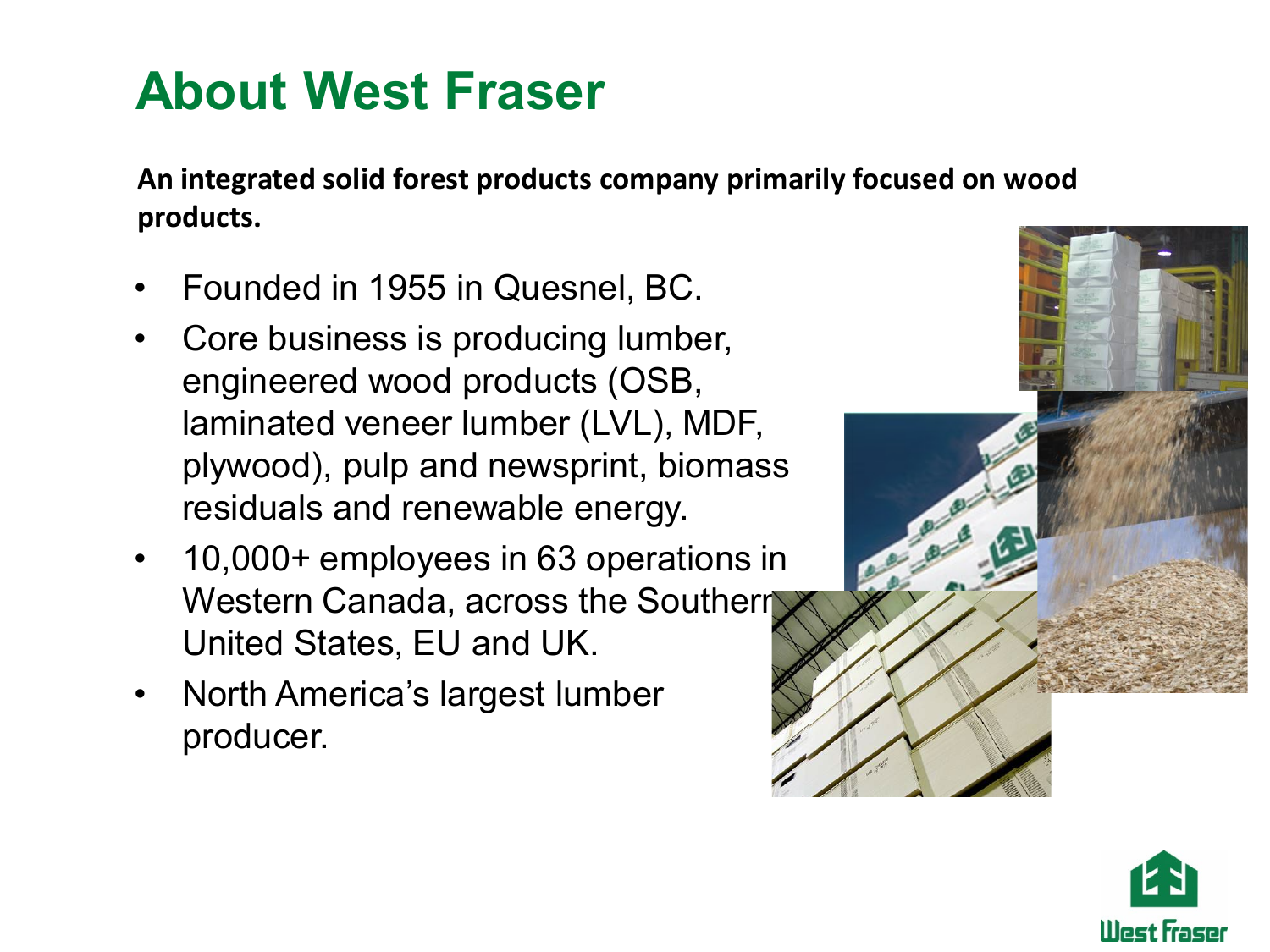#### **West Fraser Operations**

#### **A CORPORATE OFFICES**



#### **West Fraser**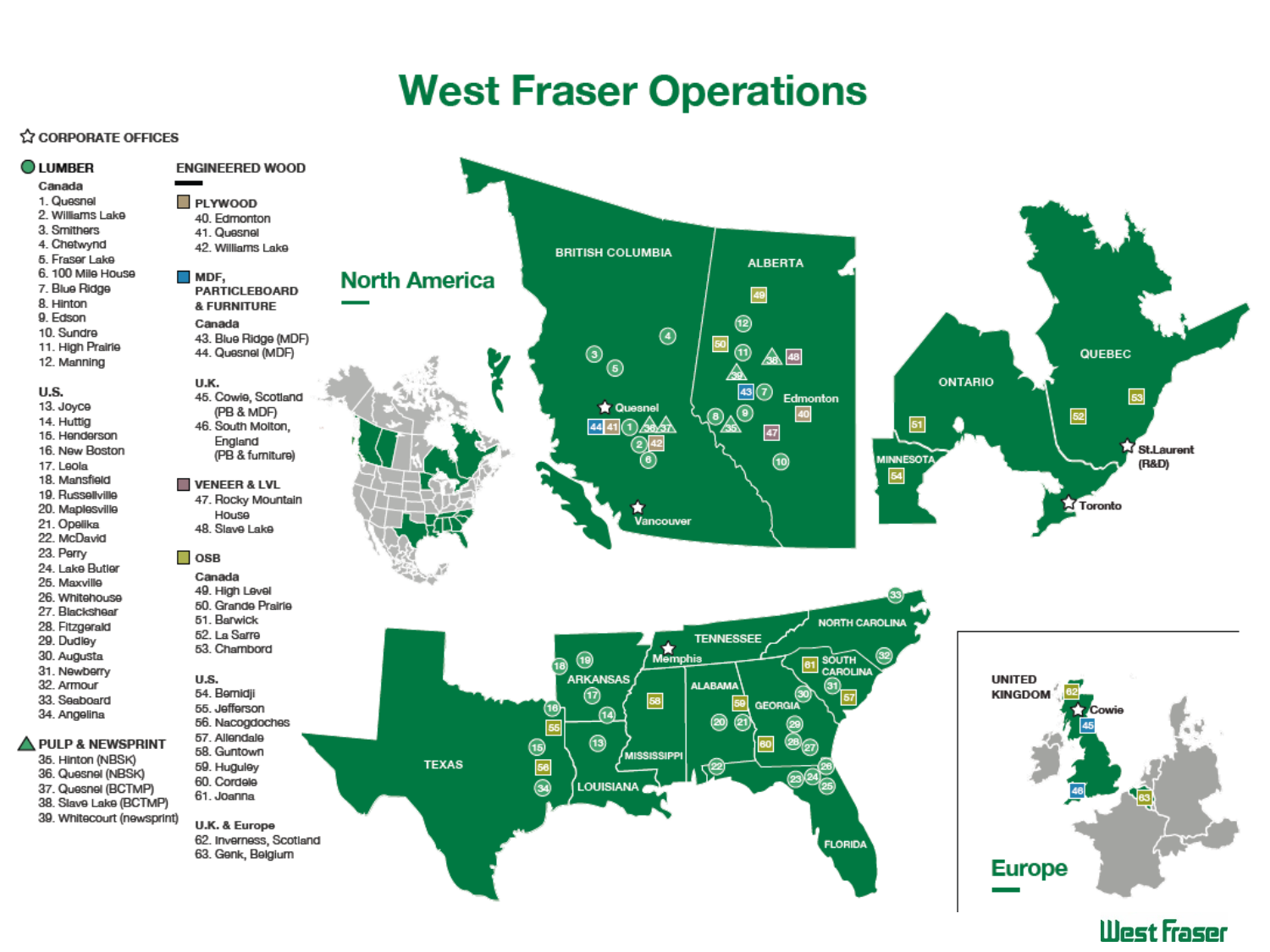# **Sustainability**

- Driving force towards biodegradable plastics
	- **≻ Science Based Target Initiative (SBTi)**
	- West Fraser dedicated to reduce Scope 1 and 2 emissions by 46 %and Scope 3 by 25 % by 2030, and achieve net zero by 2050
	- $\triangleright$  Single use plastic bans intensifying globally
	- Microplastic pollution leading to health problems (e.g., cancer [https://www.nature.com/articles/d41586-021-01143-3\)](https://www.nature.com/articles/d41586-021-01143-3)
	- Recycling issues, such as collection, separation (components and contaminations)
- Advantages of biodegradability/compostability
	- $\triangleright$  Inherently contains large amounts of natural, carbon neutral materials
	- Doesn't require extensive waste collection infrastructure
	- Compostable is better; however, "life-span" limit product portfolio

4

lllest traser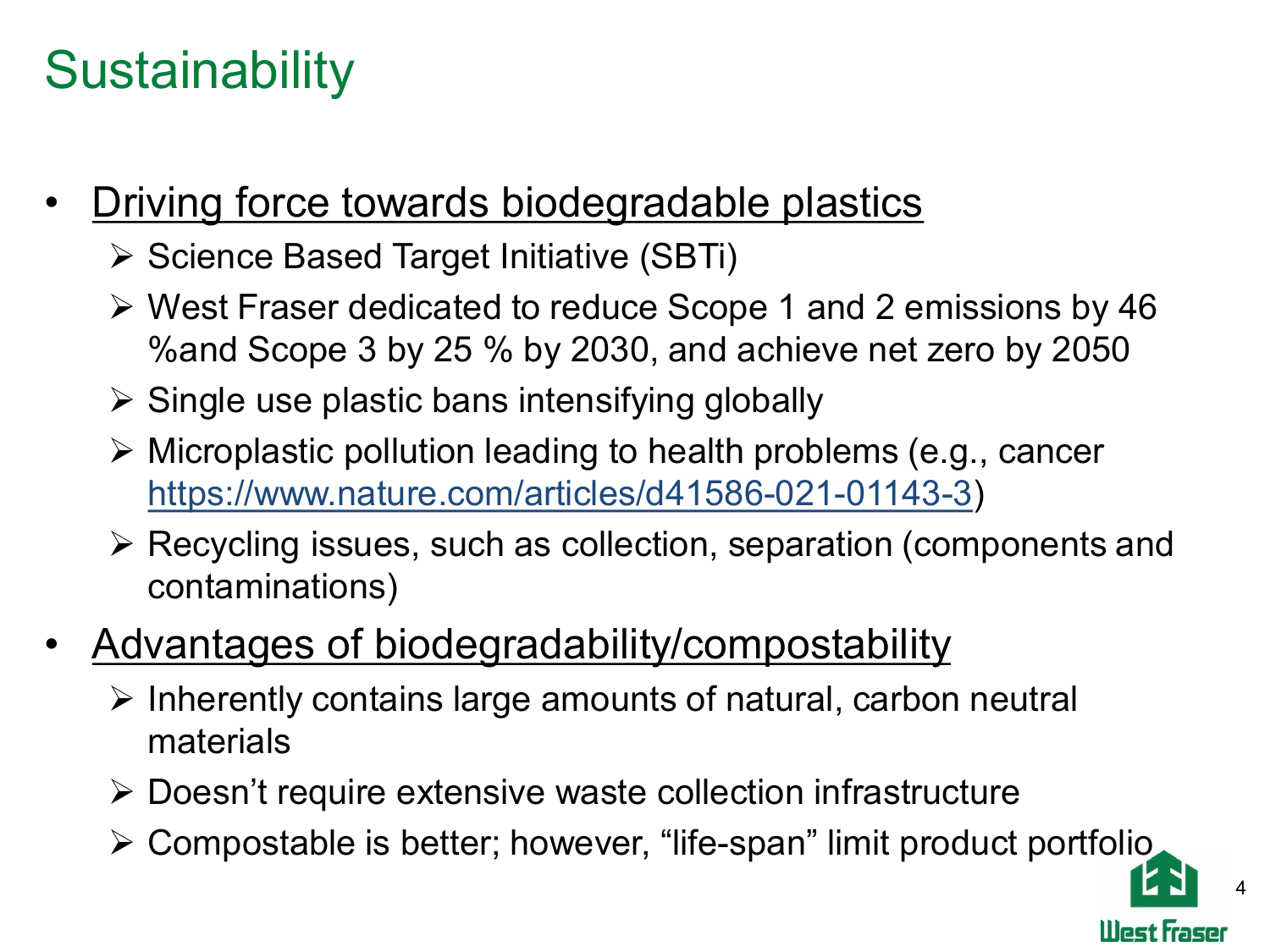# General Product Information

- What is the product?
	- Cellulose Reinforced Plastic Composite. Cellulose is dispersed in a PP/PVC/PE matrix at load levels suitable for compounding, injection molding and extrusion applications.
	- $\triangleright$  Currently, a material with limited sustainable attributes; however, Propel with fully biodegradable plastic components are under development
- Basic Product composition
	- $\triangleright$  Pulp
	- $\triangleright$  Additives
	- $\triangleright$  Virgin plastics

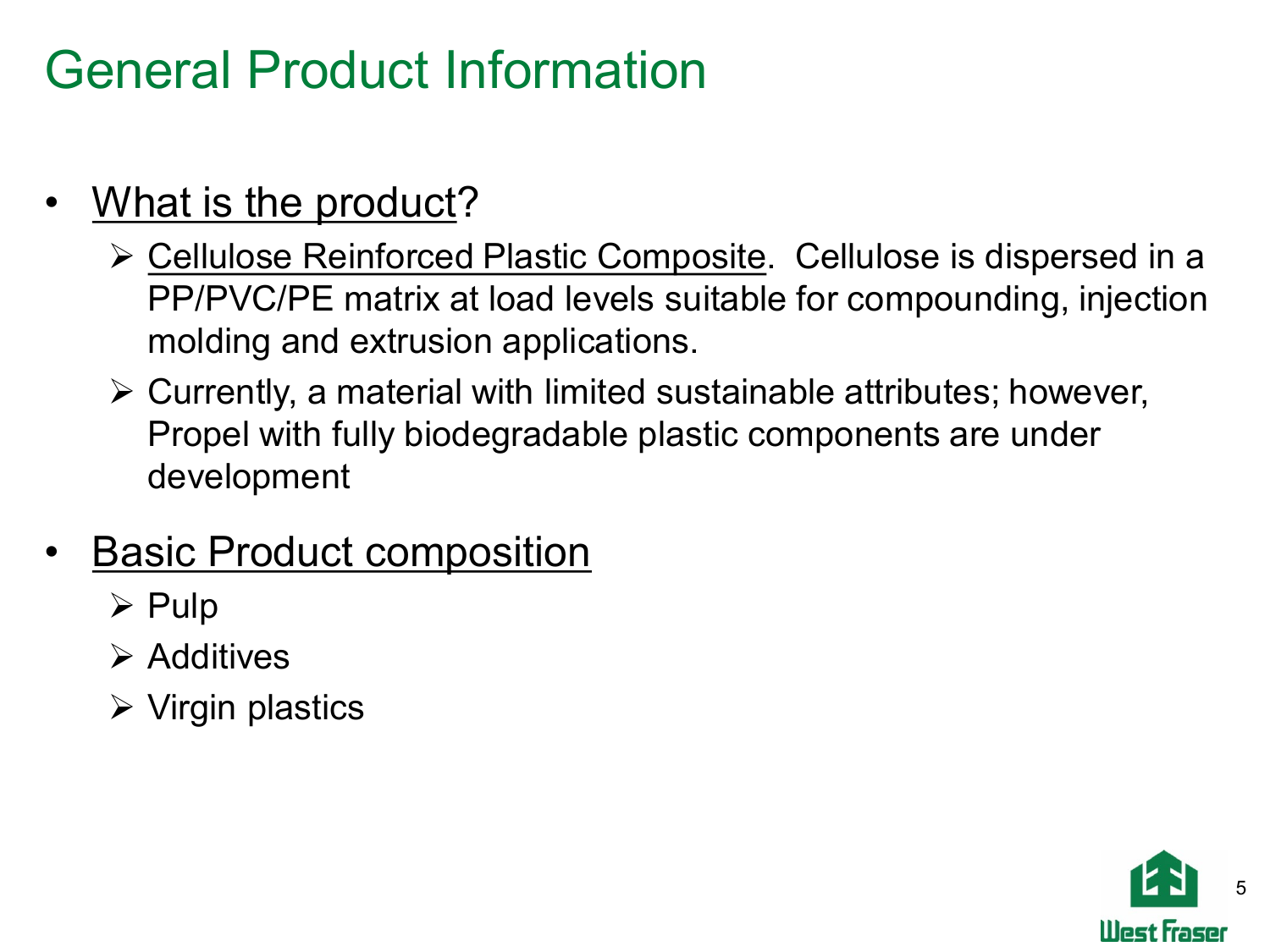# Product Forms

#### **1. Cellulose Masterbatch.**

- 85% active cellulose level.
- Suitable for addition into PP, PVC, PE
- Readily dispersible using conventional compounding techniques.

### **2. Cellulose Letdowns**

- 10%, 20%, 30%, 40% active cellulose level.
- Currently available in PVC, PP, HDPE, TPO
- Ready for direct molding or extrusion.

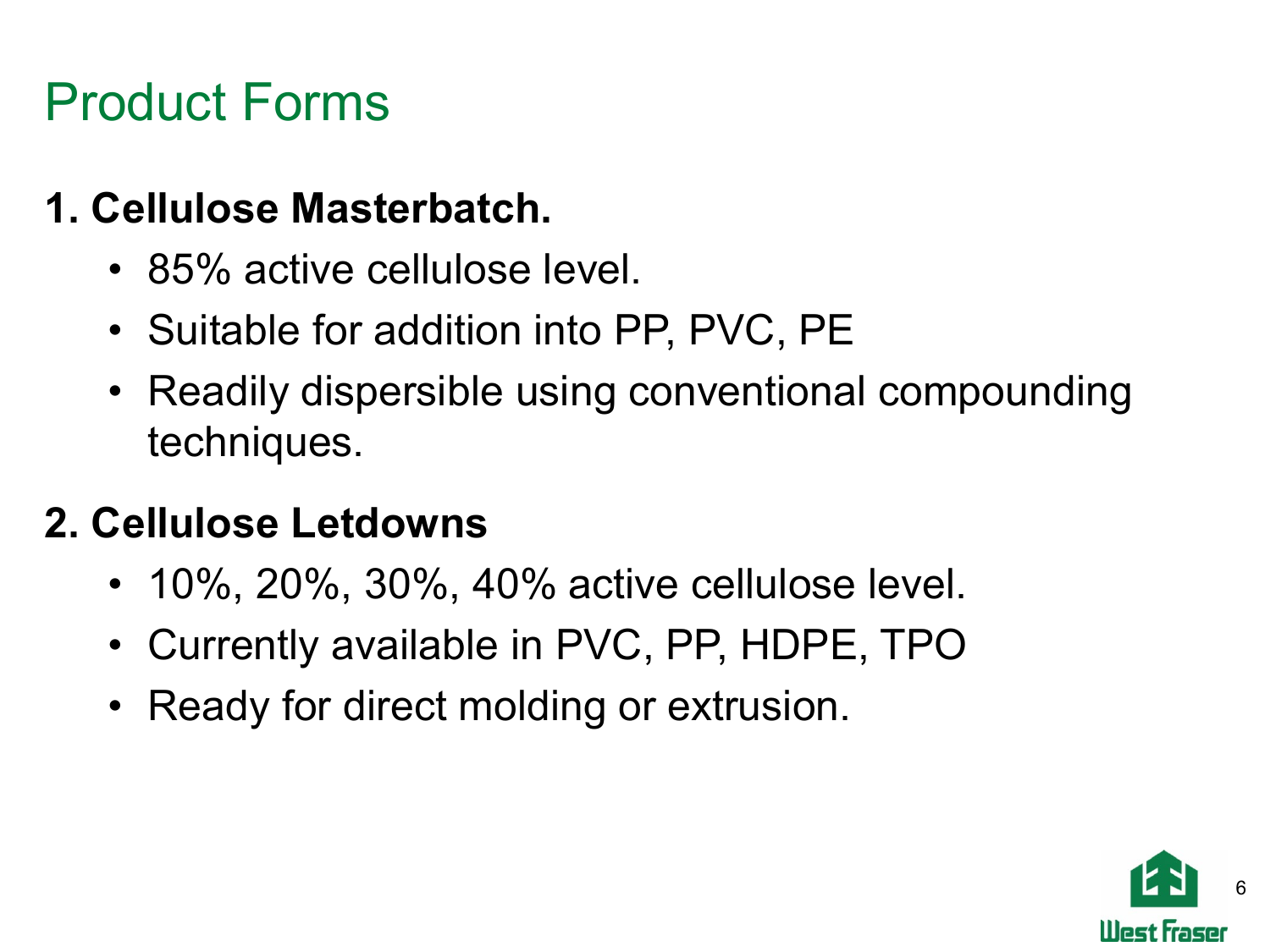## Compelling Value Proposition: Key Differentiators of WF Composite

- 1. Better mechanical properties vs incumbents
- 2. Properties are more isotropic
- 3. Excellent processing characteristics
	- Significantly faster machine press times in multiple applications tested
- 4. Lower part mass ("lightweighting")
- 5. Price/Value
	- Competitive with glass-filled PP

https://oilprice.com/



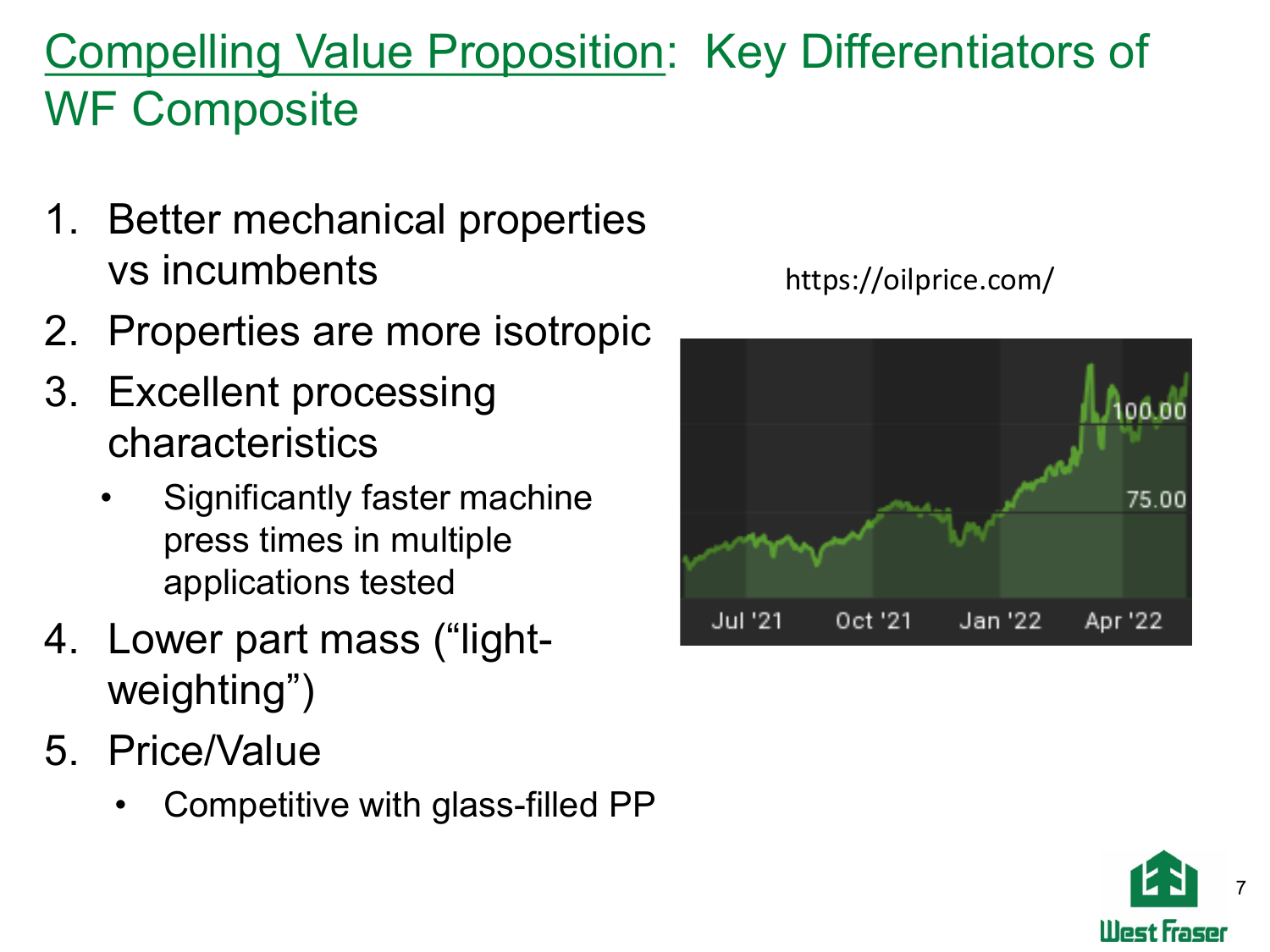# Markets/Industries and Applications (Initial)

#### Markets/Industries

- **Appliances**
- Automotive
- Building and Construction
- Consumer Durables
- Consumer Non-Durables
- **Furniture**
- Household Goods
- HVAC
- **Industrial**
- **Packaging**

#### Potential Applications

- **Consoles**
- Door panels
- Knobs, shifters
- Air vent and HVAC parts
- Pen grips
- Razor grips
- Kitchen utensils, tools
- Kitchenware
- Power tools
- Hand tools
- Fan blades
- **Housings**
- Etc.

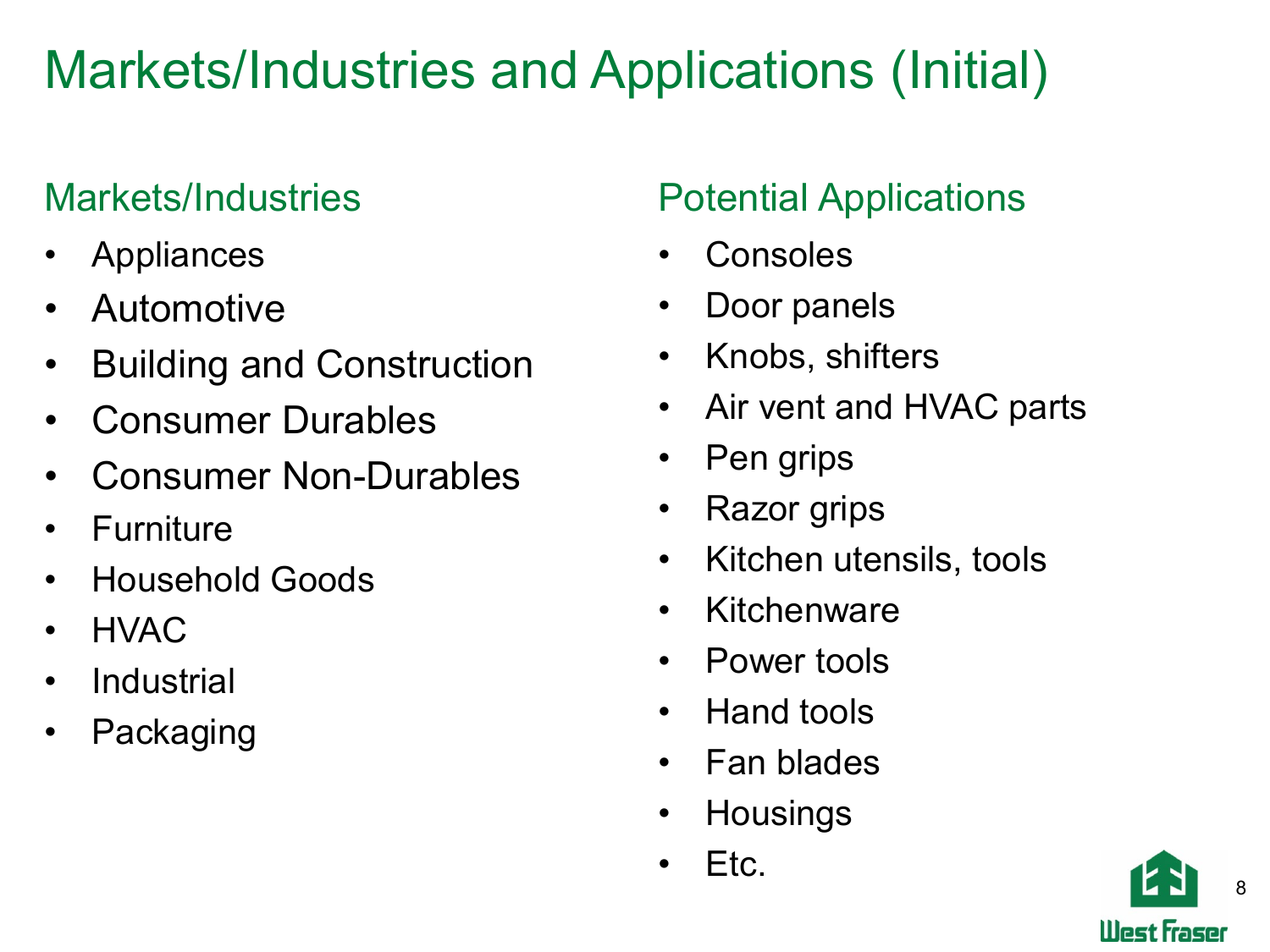## Simple View of Value Chain: Focus of Initial Efforts



|  | <b>Value</b><br>Benefits of West Fraser Composite to the<br><b>Chain</b><br><b>Value Chain</b> |                                      |  |  |
|--|------------------------------------------------------------------------------------------------|--------------------------------------|--|--|
|  | DEM                                                                                            | Achieves Class A surface finish      |  |  |
|  |                                                                                                | Lightweight yet strong               |  |  |
|  |                                                                                                | Achieves color requirements          |  |  |
|  |                                                                                                | Good chemical resistance             |  |  |
|  |                                                                                                | Low part mass                        |  |  |
|  |                                                                                                | Meets key performance standards      |  |  |
|  | njection<br><b>Molder</b>                                                                      | Uniform shrinkage                    |  |  |
|  |                                                                                                | Very good flow characteristics       |  |  |
|  |                                                                                                | Very good molding cycle time         |  |  |
|  |                                                                                                | Wide molding processing temp range   |  |  |
|  |                                                                                                | Good surface bonding                 |  |  |
|  |                                                                                                | Very low moisture absorption         |  |  |
|  | Compounder                                                                                     | Consistent quality and supply        |  |  |
|  |                                                                                                | Integrates easily w/ other additives |  |  |
|  |                                                                                                | Low wear and tear on equipment       |  |  |
|  |                                                                                                | Easy to compound                     |  |  |

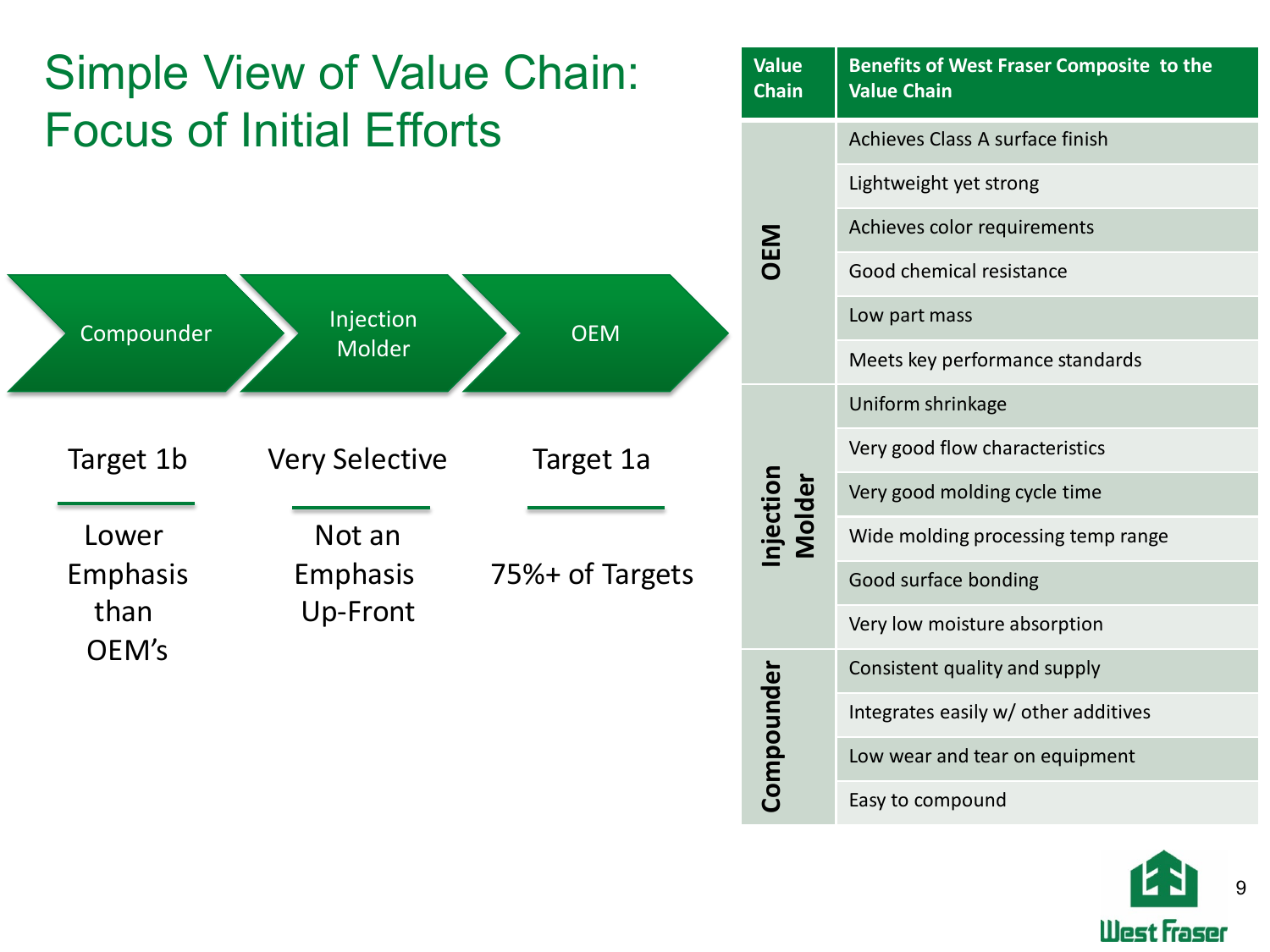# Other Potential Benefits Over Alternative Materials

| <b>Glass Reinforced Composites</b>                    | <b>Filled/Unfilled Plastic Compounds</b> |
|-------------------------------------------------------|------------------------------------------|
| Improved molding cycle time.                          | Higher modulus.                          |
| Reduced mass.                                         | Superior mold flow in large parts.       |
| Weight savings on finished parts.                     | Fast filling of molds.                   |
| Can reduce energy requirements.                       | Improved chemical resistance.            |
| Less abrasive, reduced wear and<br>tear on equipment. | Lower wall thickness.                    |

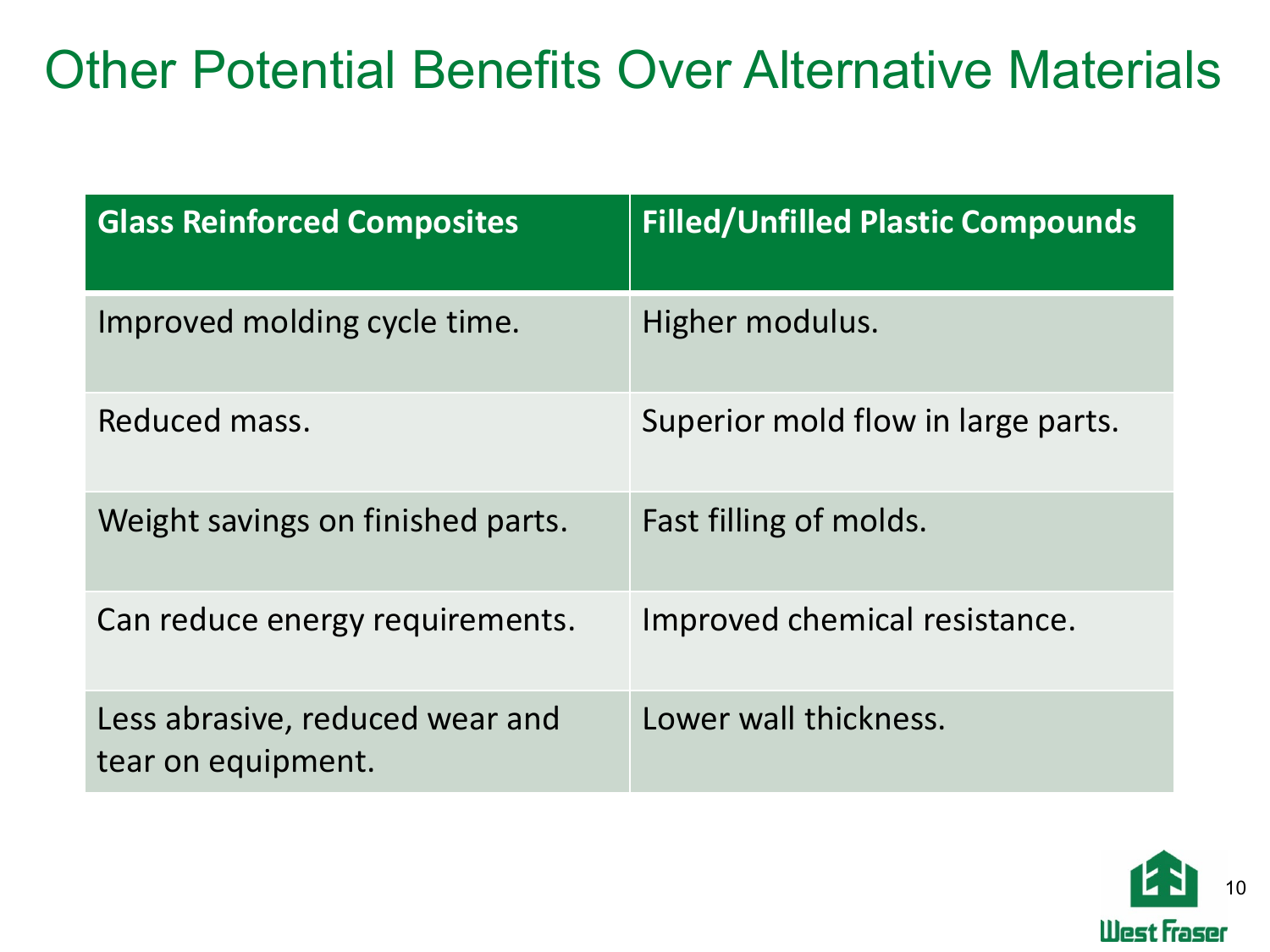# Product Properties Comparison-PP Composites

|                              |               |              | <b>Product Comparison</b>         |                           |                 |
|------------------------------|---------------|--------------|-----------------------------------|---------------------------|-----------------|
| <b>Physical Properties</b>   | <b>Method</b> | <b>Units</b> | Propel 30%<br><b>Cellulose</b>    | <b>Glass Fiber</b><br>30% | <b>Talc 30%</b> |
| <b>Specific Gravity</b>      | ASTM D792     |              | 1.01                              | 1.12                      | 1.13            |
| <b>Mechanical Properties</b> | <b>Method</b> | <b>Units</b> | <b>WF 30%</b><br><b>Cellulose</b> | <b>Glass Fiber</b><br>30% | <b>Talc 30%</b> |
| <b>Tensile:</b>              |               |              |                                   |                           |                 |
| <b>Modulus</b>               | ASTM D638     | psi          | 535,000                           | 940,000                   | 550,000         |
| Strength                     | ASTM D638     | psi          | 7,400                             | 6100                      | 4500            |
| Elongation @ Yield           | ASTM D638     | %            | 5.0                               | 1.1                       | 2.1             |
| Flexural:                    |               |              |                                   |                           |                 |
| <b>Modulus</b>               | ASTM D790     | psi          | 465,000                           | 690,000                   | 395,000         |
| Strength                     | ASTM D790     | psi          | 11,700                            | 10,500                    | 7,500           |
| <b>IZOD Impact:</b>          |               |              |                                   |                           |                 |
| Notched                      | ASTM D256     | ft-Ibs/in    | 0.5                               | 0.7                       | 0.35            |
| Unnotched                    | ASTM D256     | ft-Ibs/in    | 6.0                               | 3.0                       | 3.5             |
|                              |               |              |                                   |                           |                 |
| HDT @ 0.45 MPa               | ASTM D648     | <b>MPa</b>   | 147 °C                            | 157 °C                    | 137 °C          |
| HDT @ 1.8 MPa                | ASTM D648     | Mpa          | 95 °C                             | 141 °C                    | 79 °C           |
| 24 hour Moisture Uptake      |               | %            | 0.50                              | 0.05                      | 0.05            |

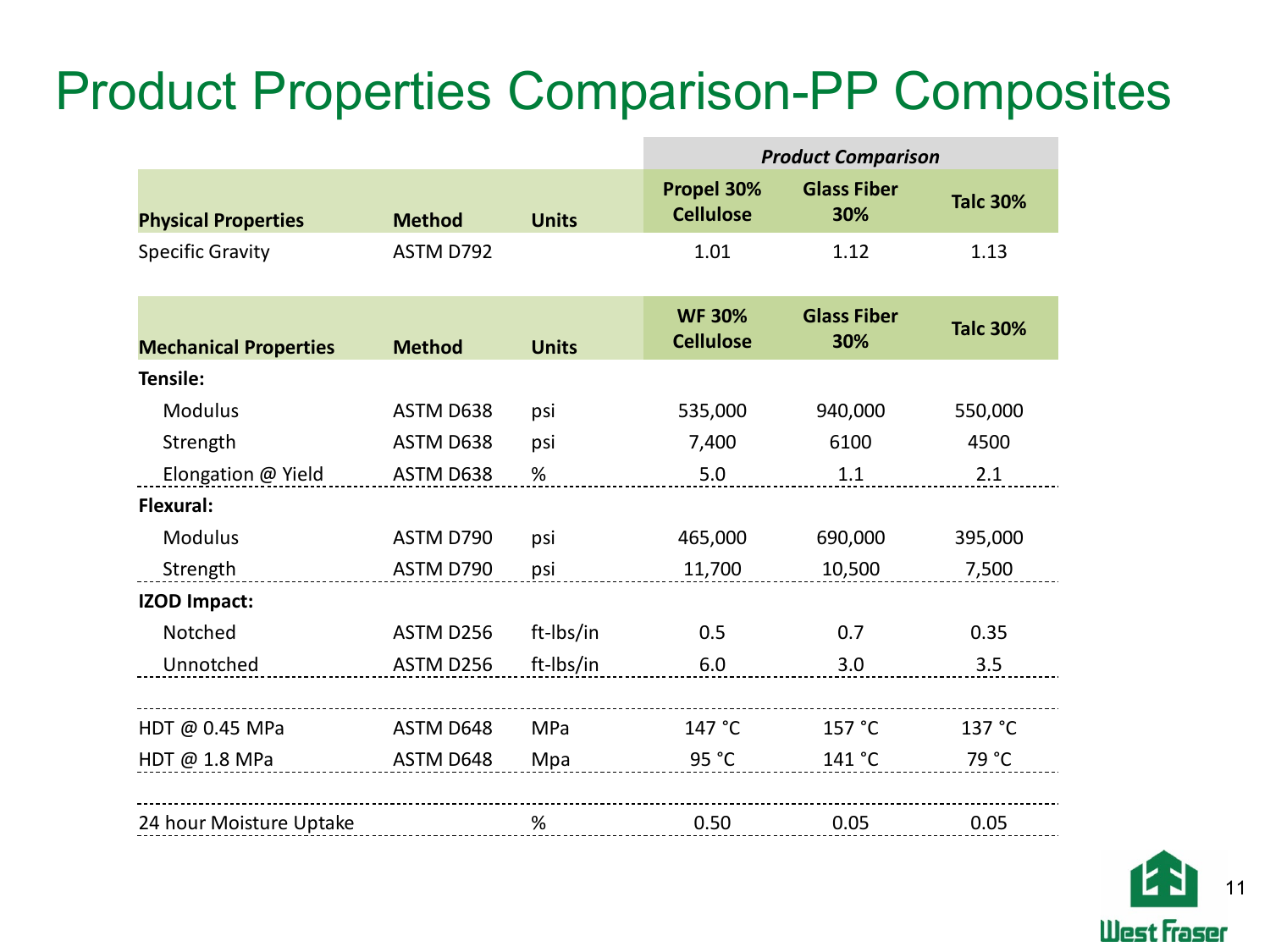# Product Properties Comparison-PVC Composites

|                              |               |                    | <b>Product Comparison</b>      |                                |                                |                                      |
|------------------------------|---------------|--------------------|--------------------------------|--------------------------------|--------------------------------|--------------------------------------|
| <b>Physical Properties</b>   | <b>Method</b> | <b>Units</b>       | Propel 30%<br><b>Cellulose</b> | Propel 35%<br><b>Cellulose</b> | Propel 40%<br><b>Cellulose</b> | 40% Wood<br><b>filled PVC</b>        |
| <b>Specific Gravity</b>      | ASTM D792     | g/cm <sup>3</sup>  | 1.38                           | 1.39                           | 1.40                           | 1.40                                 |
| <b>CLTE</b>                  | D696          | $In/in/F x10^{-5}$ | 1.6                            | 1.4                            | 1.2                            | 2.2                                  |
| <b>Mechanical Properties</b> | <b>Method</b> | <b>Units</b>       | Propel 30%<br><b>Cellulose</b> | Propel 35%<br><b>Cellulose</b> | Propel 40%<br><b>Cellulose</b> | <b>40% Wood</b><br><b>filled PVC</b> |
| Flexural:                    |               |                    |                                |                                |                                |                                      |
| <b>Modulus</b>               | ASTM D790     | psi                | 850,000                        | 1,100,000                      | 1,300,000                      | 700,000                              |
| Strength                     | ASTM D790     | psi                | 11,700                         | 11,500                         | 12,500                         | 8,000                                |
| <b>IZOD Impact:</b>          |               |                    |                                |                                |                                |                                      |
| Notched                      | ASTM D256     | ft-Ibs/in          | 0.60                           | 0.55                           | 0.50                           | 0.35                                 |
| Unnotched                    | ASTM D256     | ft-Ibs/in          | 3.50                           | 3.25                           | 2.85                           | 1.40                                 |
|                              |               |                    |                                |                                |                                |                                      |
| HDT @ $0.45$ MPa             | ASTM D648     | MPa                | 105 °C                         | 110 °C                         | 114 °C                         | 100 °C                               |
| HDT $@1.8$ MPa               | ASTM D648     | Mpa                | 77 °C                          | 80 °C                          | 82 °C                          | $73^{\circ}$ C                       |
|                              |               |                    |                                |                                |                                |                                      |
| %<br>24 hour Moisture Uptake |               |                    | 0.5                            | 0.7                            | 0.8                            | 0.9                                  |

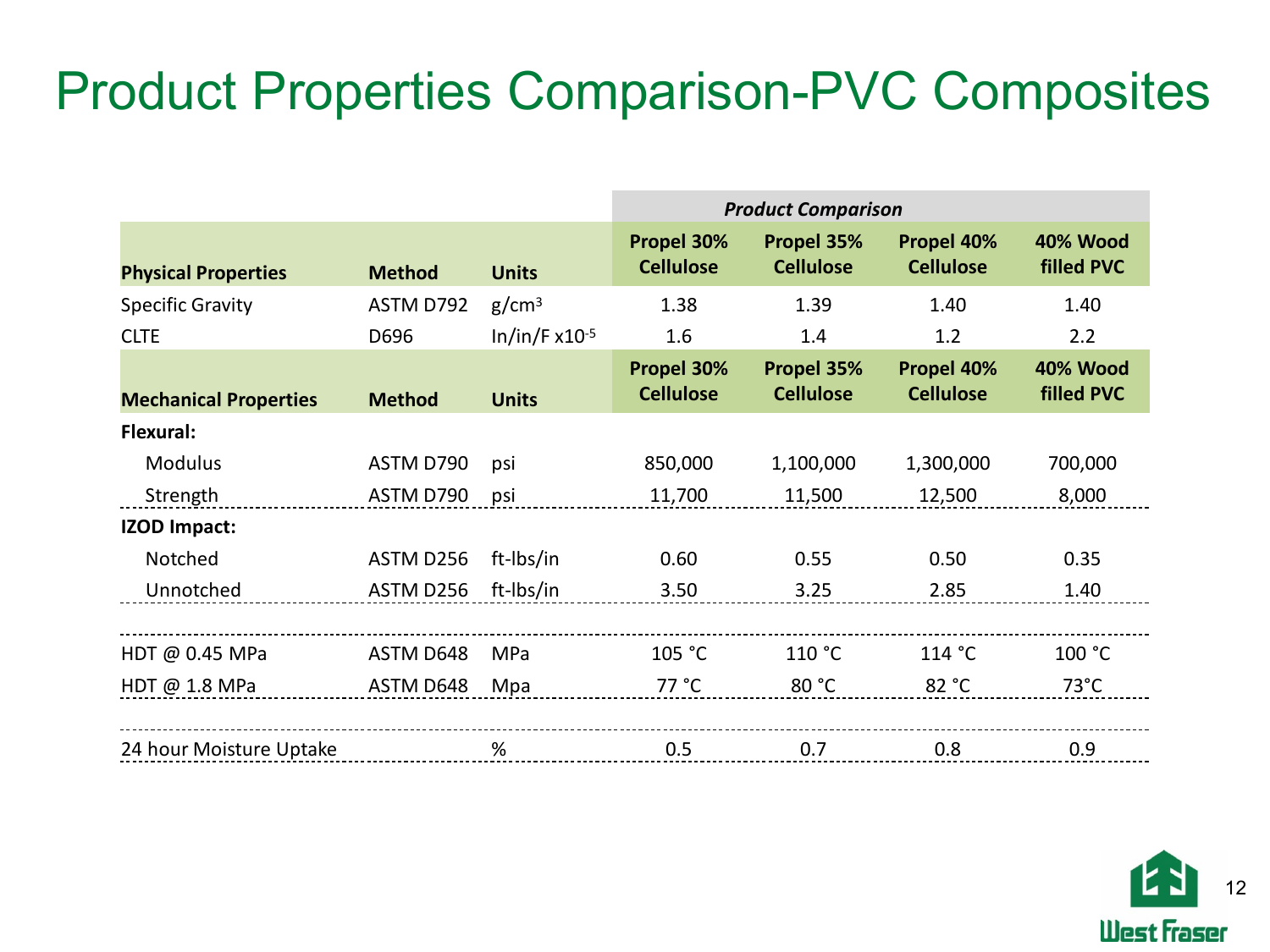# **Conclusions**

- Propel is a proprietary cellulose filled plastic
- Currently available compounded materials include PVC, PE and PP
- Development ongoing with fully biodegradable plastics
- Material properties are optimized for usual plastics processing equipment and end-use applications
- Value is competitive for direct replacement